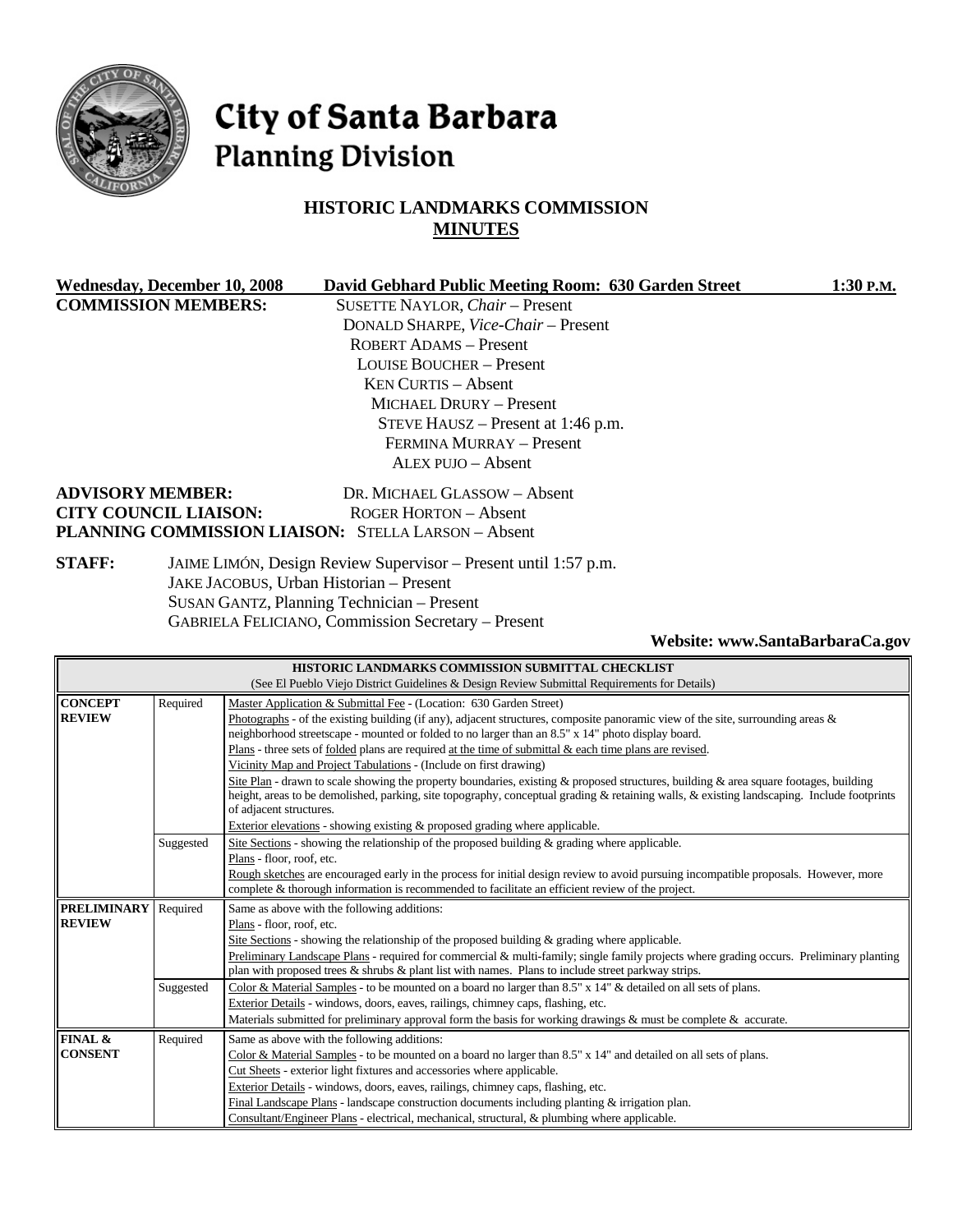#### **PLEASE BE ADVISED**

- \*\* All approvals made by the Historic Landmarks Commission (HLC) are based on compliance with Municipal Code Chapter 22.22 and with adopted HLC guidelines. Some agenda items received a mailed notice and were subject to a public hearing.
- \*\* The approximate time the project would be reviewed was listed to the left of each item on the agenda; and now the actual time is shown. It was suggested that applicants arrive 15 minutes early. The agenda schedule was subject to change as cancellations occurred. Staff would have notified applicants of time changes.
- \*\* The applicant's presence was required. If an applicant was not present, the item would be postponed indefinitely. If an applicant cancelled or postponed an item without providing advance notice, the item would be postponed indefinitely and would not be placed on the following HLC agenda. In order to reschedule the item for review, the applicant must fill out and file a Supplemental Application Form at 630 Garden Street (Community Development Department) and submit appropriate plans.
- \*\* The Commission may grant an approval for any project scheduled on the agenda if sufficient information has been provided and no other discretionary review is required. Substitution of plans is not allowed, if revised plans differing from the submittal sets were brought to the meeting, motions for preliminary or final approval would be contingent upon staff review for code compliance.
- \*\* Concept review comments are valid for one year. A Preliminary approval is valid for one year from the date of the approval unless a time extension has been granted. A Final approval is valid for two years from the date of final action unless a time extension has been granted or a Building Permit has been issued.
- \*\* The Commission may refer items to the Consent Calendar for Preliminary and Final Historic Landmarks Commission approval.
- **\*\* Decisions of the HLC may be appealed to the City Council. For further information on appeals, contact the Planning Division Staff or the City Clerk's office. Appeals must be in writing and must be filed with the City Clerk at City Hall within ten (10) calendar days of the meeting at which the Commission took action or rendered its decision.**
- \*\* **AMERICANS WITH DISABILITIES ACT:** In compliance with the Americans with Disabilities Act, if you need special assistance to gain access to, comment at, or participate in these meetings, please contact the Planning Division at 805-564-5470. If possible, notification at least 48 hours prior to the meeting will enable the City to make reasonable arrangements in most cases.
- **\*\* AGENDAS, MINUTES and REPORTS:** Copies of all documents relating to agenda items are available for review at 630 Garden St. and agendas and minutes are posted online at www.SantaBarbaraCa.gov/hlc. **Materials related to an item on this agenda submitted to the HLC after distribution of the agenda packet are available for public inspection in the Community Development Department located at 630 Garden St., during normal business hours.** If you have any questions or wish to review the plans, please contact Susan Gantz, at (805) 564- 5470 between the hours of 8:30 a.m. to 4:00 p.m., Monday through Thursday, and every other Friday. Please check our website under City Calendar to verify closure dates.

#### **LICENSING ADVISORY:**

The Business and Professions Code of the State of California and the Municipal Code of the City of Santa Barbara restrict preparation of plans for certain project types to licensed professionals. Applicants are encouraged to consult with Building and Safety Staff or Planning Staff to verify requirements for their specific projects.

Unlicensed persons are limited to the preparation of plans for:

- $\triangleright$  Single or multiple family dwellings not to exceed four (4) units per lot, of wood frame construction, and not more than two stories and basement in height;
- $\triangleright$  Non-structural changes to storefronts; and,
- ¾ Landscaping for single-family dwellings, or projects consisting solely of landscaping of not more than 5,000 square feet.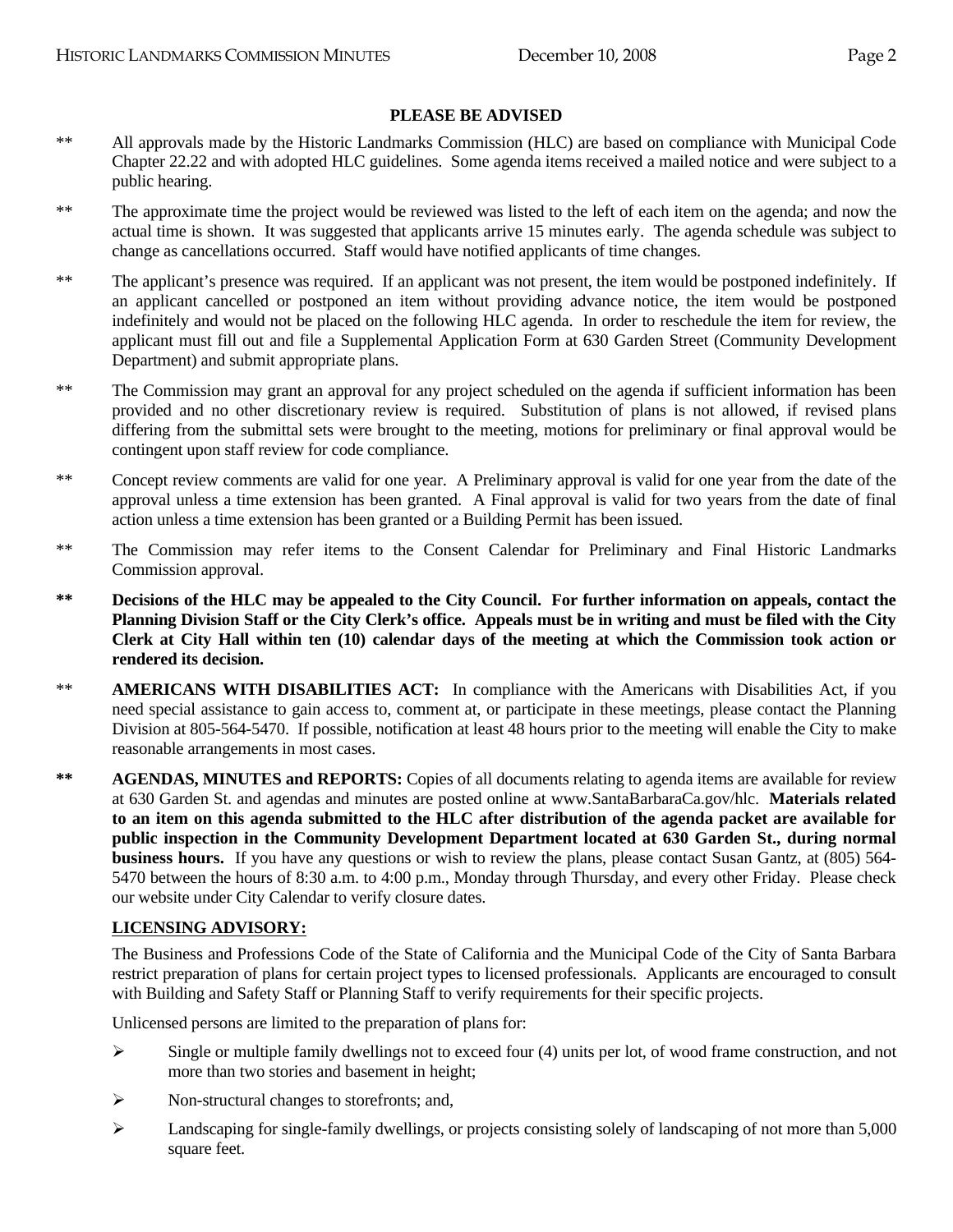# **NOTICE:**

- A. On Friday, December 5, 2008, at 4:00 P.M., this Agenda was duly posted on the indoor and outdoor bulletin boards at the Community Development Department, 630 Garden Street, and online at www.SantaBarbaraCa.gov/hlc.
- B. This regular meeting of the Historic Landmarks Commission was broadcast live on TV Channel 18 and rebroadcast in its entirety on Friday at 1:00 P.M. A live broadcast could also be seen via personal computer by going to www.santabarbaraca.gov/Government/Video and then clicking City TV-18 Live Broadcast. An archived video copy of this meeting is viewable on computers with high speed internet access by going to www.santabarbaraca.gov/hlc and then clicking Online Meetings.

## **GENERAL BUSINESS:**

A. Public Comment:

Kellam de Forest, local resident, commented about the provisions of the charter amendment with regard to El Pueblo Viejo Landmark District boundaries. He also commented about the article in a local newspaper regarding the enforcement of the banners/temporary signs within the EPV District. Mr. de Forest spoke about the Transportation and Circulation Committee review of the proposal to remove the "Y" on De la Vina Street and State Street. He commented that it works well, there have been no accidents and it is historically significant because it was part of Steven Rutherford's vision, who was the developer of San Roque.

B. Approval of the minutes of the Historic Landmarks Commission meeting of November 26, 2008.

| <b>Motion:</b> | To table the approval of the previous meeting minutes to later in the meeting. |
|----------------|--------------------------------------------------------------------------------|
| Action:        | Adams/Drury, 6/0/0. (Curtis/Hausz/Pujo absent.) Motion carried.                |

(3:07)

- **Motion: Approval of the minutes of the Historic Landmarks Commission meeting of November 26, 2008, with corrections.**  Action: Adams/Drury, 4/0/3. (Boucher/Murray/Sharpe abstained. Curtis/Pujo absent.) Motion carried.
- C. Consent Calendar.

| <b>Motion:</b> | reviewed by Robert Adams. | Ratify the Consent Calendar as reviewed by Donald Sharpe; with the exception of<br>Items I and J, 15-17 W. Carrillo Street and 930 Orilla del Mar Drive, which were |  |
|----------------|---------------------------|---------------------------------------------------------------------------------------------------------------------------------------------------------------------|--|
| Action:        | Motion carried.           | Drury/Adams, 6/0/0. (Murray abstained from Item E. Curtis/Hausz/Pujo absent.)                                                                                       |  |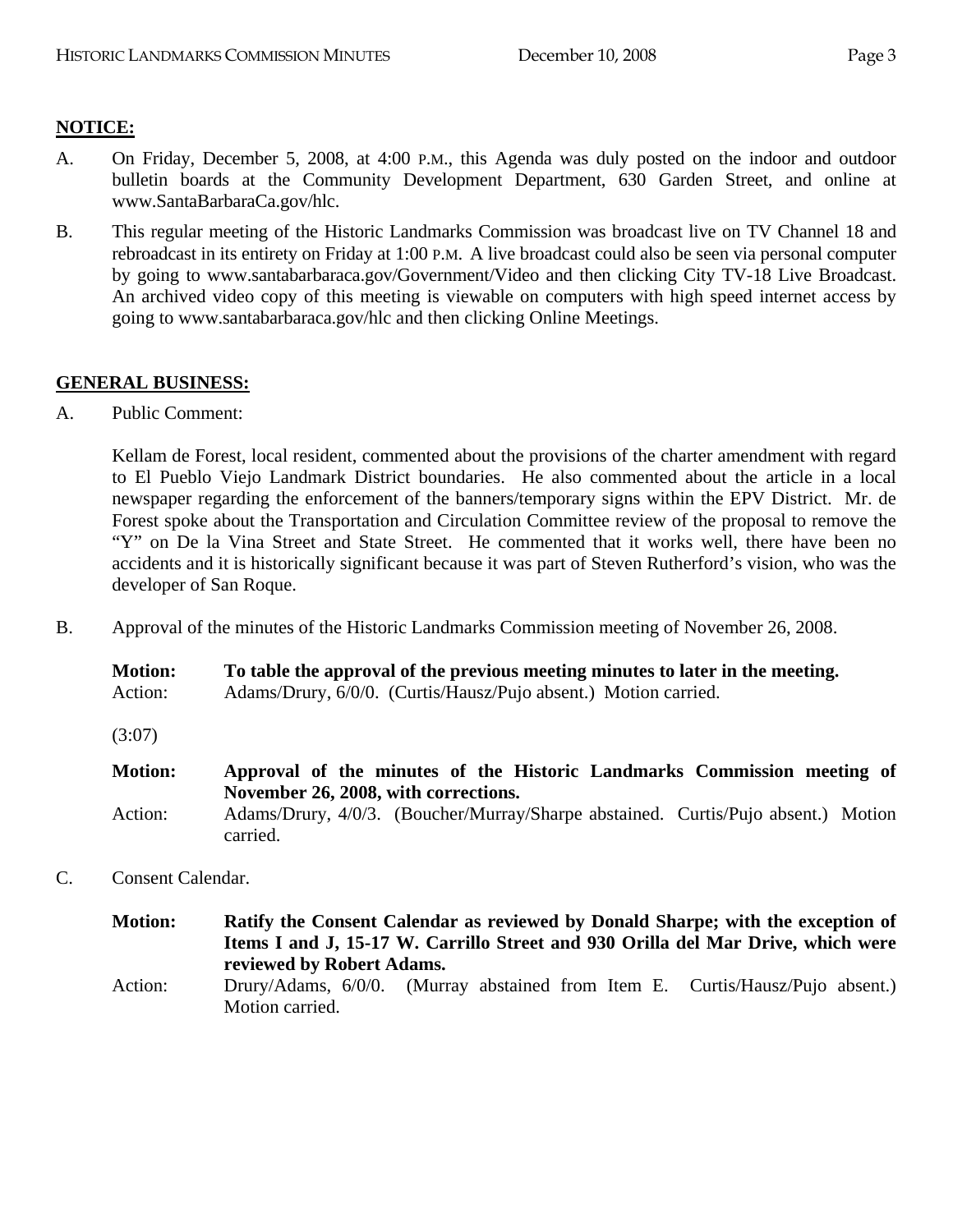- D. Announcements, requests by applicants for continuances and withdrawals, future agenda items, and appeals.
	- 1. Ms. Gantz made the following announcements:
		- a) Reminded the Commission that, due to a lack of quorum, the December 24 meeting was cancelled.
		- b) Commissioner Curtis would be absent due to continued jury duty and Commissioner Pujo would be absent as well. Chair Naylor and Commissioners Adams and Hausz would be leaving the meeting at 5:45 p.m.
	- 2. Commissioner Boucher expressed concern that, in its recommendations to City Council with respect to updating the City General Plan, Plan Santa Barbara (*PlanSB*) is proposing to shrink the boundaries for El Pueblo Viejo (EPV) District. Commissioner Adams added that he would strongly object to changing the boundaries and that it would be a detriment to EPV District as it is drawn today. Commissioner Murray referred to the following element found in the Draft Policy Preferences Report, Recommendations to City Council, December 2008:

"**CH1. El Pueblo Viejo Landmark District and Downtown Design District.** Adjust the boundaries of El Pueblo Viejo District to create focal historic districts, especially for the Presidio and the Mission, and create a Downtown Design District from the remainder of the former El Pueblo Viejo Landmark District in which new guidelines will apply that are sensitive to designated historic sites and structures, and the history of the Downtown area."

Ms. Murray was concerned with how it is worded and she requested that the words "adjust the boundaries" be amended indicating that the current EPV boundaries shall remain.

Jaime Limón, Senior Planner, responded that there is no desire to reduce the boundaries of EPV, but rather create more specificity of where the historic landmarks are located. There are also central cores within EPV that deserve additional protection. The intent is that more emphasis be given to historic structures within EPV and developing more protection for those areas. Staff will relay the message to the *PlanSB* team that the recommendation language should be rewritten to clarify this intent.

Mr. Limón explained that the Historic Landmarks Commission will be an integral part of the City Design Review and Preservation Element of the updated General Plan. There will be numerous discussions about what that Preservation Element will consist of; including the City historic preservation program and the Commission's goals and objectives.

3. Chair Naylor stated that this was Commissioner Hausz's last meeting as his term has ended. He served on various City design review boards for 16 years. She expressed appreciation for his keen eye in the review of plans and his diplomatic expression of thoughtful opinions. Many applicants benefited from his suggestions. Commissioner Hausz will continue working with the EPV Guidelines Subcommittee.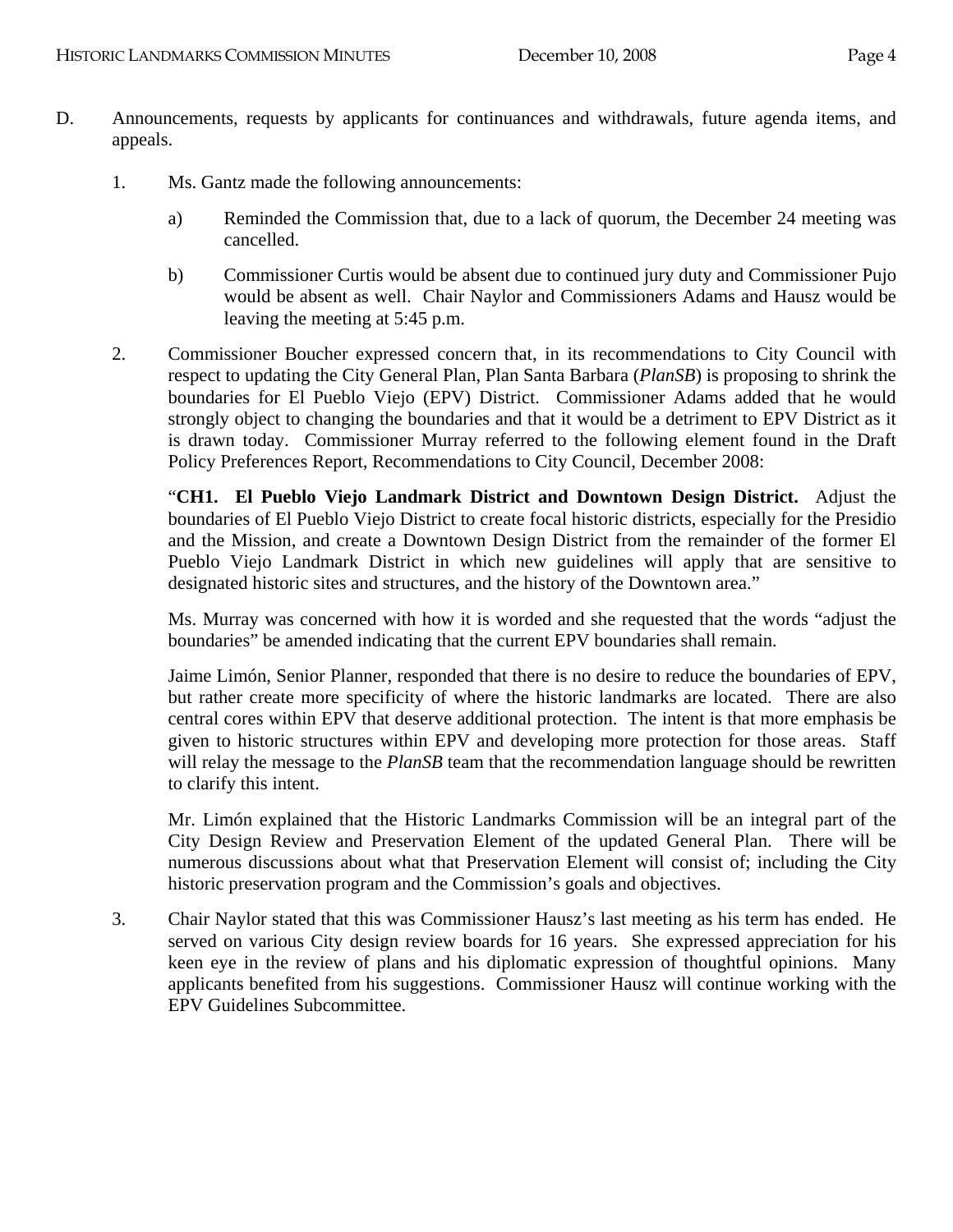- E. Subcommittee Reports.
	- 1. Commissioner Drury reported on the West Beach Art Project. It is expected that a decision will be made early next week. He commented that the four finalists' proposals are extraordinary.
	- 2. Commissioner Murray reported on the Survey Subcommittee that met in the morning. The Lower Riviera survey is still in progress and will be completed in April of 2009.
- F. Possible Ordinance Violations.

Commissioner Hausz requested an update on whether the installations and storefront design for Verizon at State and Ortega Streets are in compliance with what was approved. Staff is to research.

## **ARCHAEOLOGY REPORT**

#### 1. 436 CORONA DEL MAR DR R-4/SD-3 Zone

| (1:55) | Assessor's Parcel Number:  | 017-321-007       |
|--------|----------------------------|-------------------|
|        | <b>Application Number:</b> | MST2008-00420     |
|        | Owner:                     | Larry Agostino    |
|        | Architect:                 | Pujo & Associates |
|        | Designer:                  | Design by Doubet  |

(Proposal to demolish an existing 1,362 square foot residence and detached 224 square foot garage and construction of a new three-story, 3,196 square foot, two-unit residential duplex and a 437 square foot, two-car garage, on a 6,594 square foot parcel in the R-4/SD-3 Zones. Unit one is proposed to be 2,247 square feet and unit two at 835 square feet. A total of four parking spaces (two covered and two uncovered) will be provided. The proposal includes photovoltaic panels and a swimming pool. A total of 220 cubic yards of grading is proposed to be balanced on site. Zoning modifications are requested for the new garage to encroach into the interior and rear setbacks. The parcel is located in the nonappealable jurisdiction of the Coastal Zone. The project requires Staff Hearing officer Review for Zoning modifications and a Coastal Development Permit.)

## **(Review of Phase I Archaeological Resources Report prepared by David Stone, Stone Archaeological Consulting.)**

Staff comments: Susan Gantz, Planning Technician, stated that Dr. Glassow reviewed the report and concluded that the archaeological investigation supports the report's conclusions and recommendations that, because the proposed project would not have the potential to result in significant impacts on either prehistoric or historic archaeological resources, no mitigation measures are required.

#### **Motion: To accept the report as submitted.**

Action: Boucher/Hausz, 7/0/0. (Curtis/Pujo absent.) Motion carried.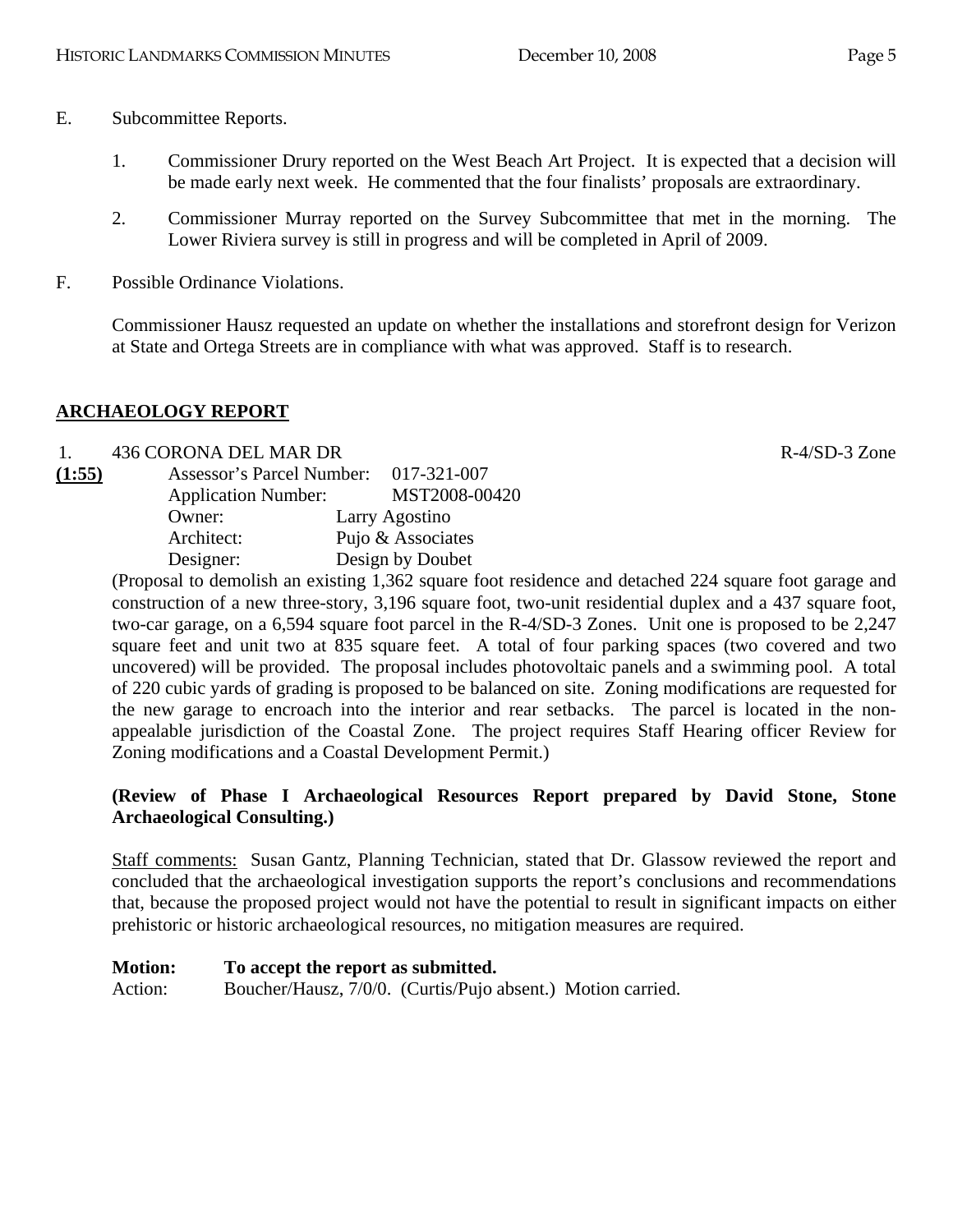## **CONCEPT REVIEW – NEW: PUBLIC HEARING**

#### 2. 528 STATE ST C-M Zone **(1:56)** Assessor's Parcel Number: 037-173-025 Application Number: MST2008-00261 Owner: Michael Stackpoole Trust Designer: Eddie Deras

Business Name: Tribal Rugs & Art

(Proposal to remove an as-built tent structure at the rear of an existing 1,200 square foot single-story commercial building and construct a 1,200 square foot single-story addition. The project site is 2,500 square feet. The project will require Development Plan Approval for a commercial addition between 1,000 and 3,000 square feet and will abate enforcement case ENF2008-00405.)

#### **(Project requires Development Plan Approval findings.)**

Present: Edward Deras, Agent Massoud Azizi, Business Owner

Public comment opened at 2:03 p.m. and, as no one wished to speak, it was closed.

**Motion: Preliminary Approval and continued four weeks to the Consent Calendar with the following comments: 1)** The roll down door is not acceptable. Provide a more traditional expression of an opening. **2)** Restudy the rear exit door; it may not meet strike side clearance and accessibility requirements. **3)** Explore using a 12 inch parapet with additional ceiling height instead of the 30 inch parapet. **4) The following required Development Plan Approval findings were made:** The proposed development: **a)** Complies with all provisions of the Zoning Ordinance, based on a preliminary plan check review by Planning Division staff. The plans will undergo further zoning plan check review to ensure compliance when submitted to the Building & Safety Division; **b)** Is consistent with the principles of sound community planning, as determined by the project's consistency with the City's General Plan; **c)** Will not have a significant adverse impact upon the neighborhood's aesthetics/character in that the size, bulk, and scale of the development has been deemed compatible with the neighborhood; **d)** Will not have a significant unmitigated adverse impact upon City and South Coast affordable housing stock because this non-residential project will not significantly impact existing housing units; **e)** There will be no potential increase in demand for water resources from the proposed project and therefore will not be an impact to the City water supply and distribution facilities; **f)** Transportation Planning Staff can make the Development Plan Approval findings for the proposed development because the proposed development will not have a significant unmitigated adverse impact on the City's traffic; and **g)** If indicated, repair and replacement of public improvements will be in place at time of project occupancy.

Action: Adams/Hausz, 7/0/0. (Curtis/Pujo absent.) Motion carried.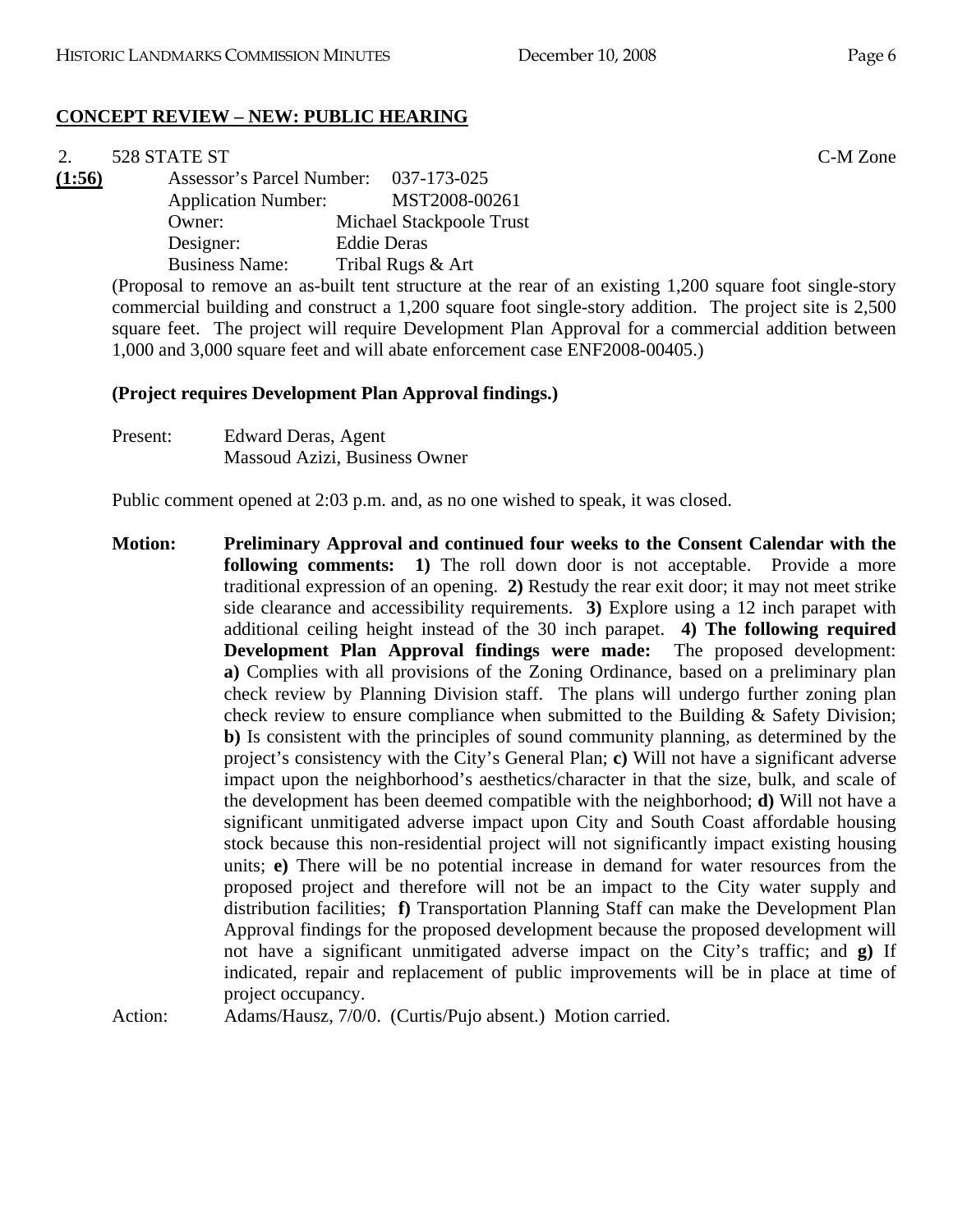## **CONCEPT REVIEW - NEW**

| 3.     | 100 BLK E CARRILLO ST                                                                                                                                                                                                                        |                                |
|--------|----------------------------------------------------------------------------------------------------------------------------------------------------------------------------------------------------------------------------------------------|--------------------------------|
| (2:09) | Assessor's Parcel Number: ROW-001-509                                                                                                                                                                                                        |                                |
|        | <b>Application Number:</b>                                                                                                                                                                                                                   | MST2008-00558                  |
|        | Owner:                                                                                                                                                                                                                                       | City of Santa Barbara          |
|        | Applicant:                                                                                                                                                                                                                                   | Jessica Grant, Project Planner |
|        | Engineer:                                                                                                                                                                                                                                    | Penfield & Smith               |
|        | Landscape Architect: Arcadia Studio                                                                                                                                                                                                          |                                |
|        | $\mathbf{r} = \mathbf{r} + \mathbf{r}$ , and the contract of the contract of the contract of the contract of the contract of the contract of the contract of the contract of the contract of the contract of the contract of the contract of |                                |

(Proposed signal system upgrade at the intersection of Carrillo and Anacapa Streets. The proposal includes new signal poles with mast arms over Carrillo Street, curb extensions and directional ramps, pedestrian signals, relocation of the traffic control equipment cabinet, and landscaping improvements.)

# **(Action may be taken if sufficient information is provided.)**

Present: Martha Degasis, Landscape Designer Jessica Grant, City Project Planner

Public comment opened at 2:25 p.m.

Kellam de Forest, local resident, requested that a bulb-outs not be installed. Mr. de Forest requested that it be considered how the addition of traffic lights on arms would impact the streetscape.

Public comment closed at 2:27 p.m.

Straw vote: How many Commissioners are in favor of the bulb-outs? 5/1. (Drury against.)

**Motion: Preliminary Approval and continued indefinitely with the following comments: 1)** The majority of the Commission is in support of the bulb-outs. **2)** Limit the variety of types of light poles. It was suggested that the Marbelite traffic signal be removed. **3)** Increase the plant palette. It was suggested that Kangaroo Paws and *Senecio* be used. Action: Boucher/Sharpe,  $6/1/0$ . (Drury against because he disagrees with the use of bulb-outs. Curtis/Pujo absent.) Motion carried.

# **REVIEW AFTER FINAL**

# 4. 633 E CABRILLO BLVD HRC-1/SP-1/SD-3 Zone

**(2:43)** Assessor's Parcel Number: 017-680-013 Application Number: MST2008-00106 Owner: Fess Parker Doubletree Hotel Architect: Richard Six

(Proposal to repave and restripe existing parking lot in existing configuration and number of spaces. Modify accessible parking spaces to comply with ADA requirements, modify storm drain routing and add runoff pollution control and provide construction pollution control.)

# **(Review After Final of change to entry drive hardscape.)**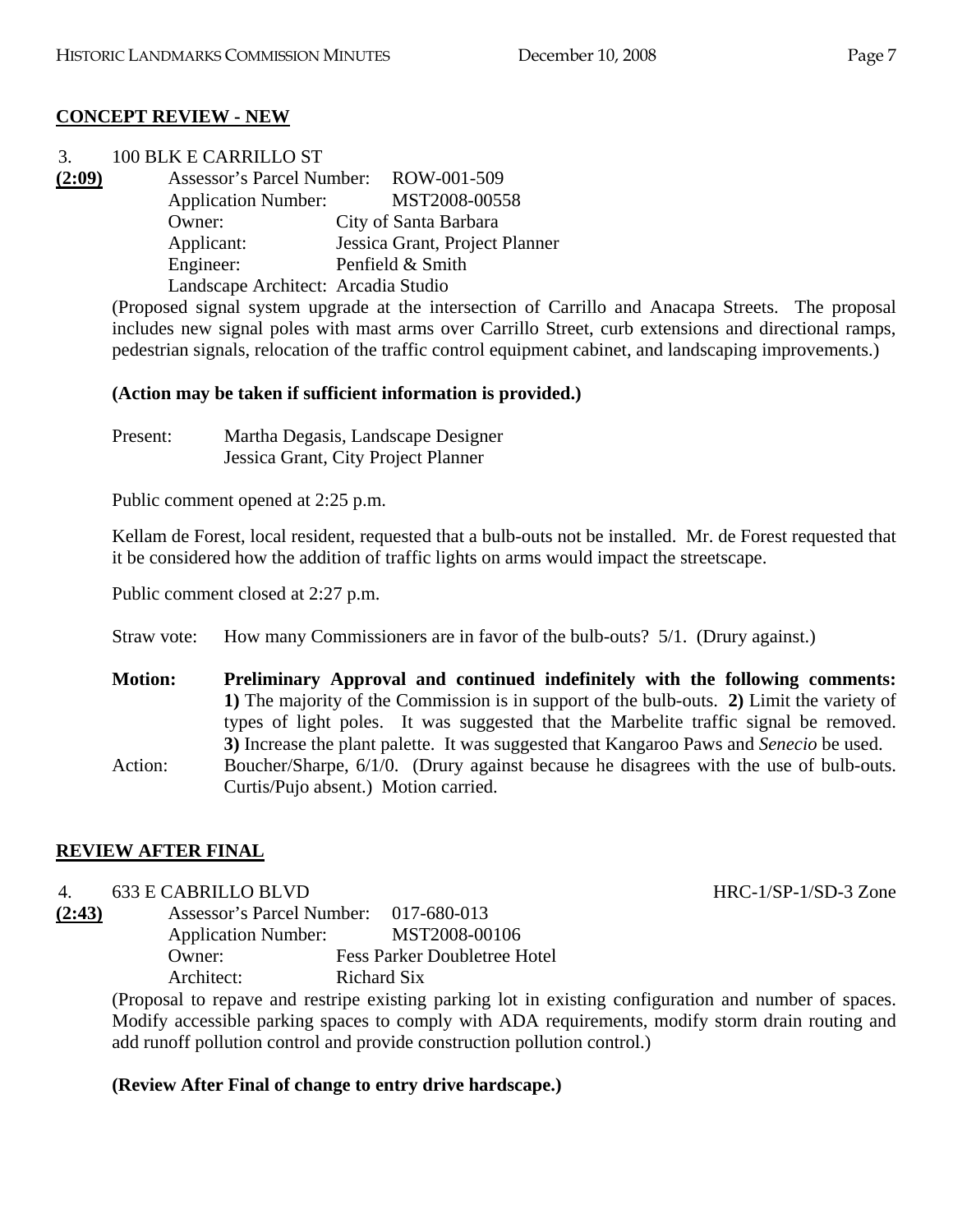Present: Richard Six, Architect Martha Degasis, Landscape Architect

Public comment opened at 2:54 p.m.

Kellam de Forest, local resident, suggested that some of the palm trees be replaced with additional canopy trees.

Public comment closed at 2:55 p.m.

**Motion: Continued four weeks to the Consent Calendar with the following comments: 1)** Overall, what is proposed is a great improvement. **2)** The proposal for the wall is ready for final approval. **3) Restudy the following: a)** The use of Queen palms (*Syagrus romanzoffiana*); **b)** Incorporating more canopy trees; **c)** Judicious use of landscape lighting, in accordance with Building Efficiency Standards Title 24, and perhaps the removal of a pole light; and **d)** Alternatives to the use of Heavenly Bamboo (*Nandina domestica*).

Action: Boucher/Murray, 6/0/1. (Drury abstained. Curtis/Pujo absent.) Motion carried.

## **PRELIMINARY REVIEW**

5. 100 W ANAPAMU ST C-2 Zone

| (3:07) | Assessor's Parcel Number: 037-052-0RW |  |                               |
|--------|---------------------------------------|--|-------------------------------|
|        | <b>Application Number:</b>            |  | MST2005-00619                 |
|        | Owner:                                |  | City of Santa Barbara         |
|        | Applicant:                            |  | Lisa Arroyo, Project Engineer |
|        | Architect:                            |  | Conceptual Motion             |
|        | Landscape Architect: Earthform Design |  |                               |

(West Downtown Improvement Project proposal to install pedestrian lighting, repair sidewalks, and enhance intersections with curb extensions and crosswalks. Also proposed is new landscaping for the 0-400 blocks of West Anapamu and West Ortega Streets. This project will be reviewed by both the Architectural Board of Review and the Historic Landmarks Commission.)

## **(Preliminary Approval of the project is requested. Project requires Environmental Assessment and compliance with the Chapala Street Design Guidelines.)**

| Present: | Lisa Arroyo, City Project Engineer   |
|----------|--------------------------------------|
|          | <b>Josh Monroy, Earthform Design</b> |
|          | Edward de Vicente, Conceptual Motion |

Public comment opened at 3:17 p.m.

Kellam de Forest, local resident, expressed opposition to the bulb-outs.

Public comment closed at 3:17 p.m.

- **Motion: Preliminary Approval and continued indefinitely with the following comments: 1)** Study the addition of *Ceanothus*. **2)** The applicant is following the Chapala Street Design Guidelines and the intention of the design is appreciated. **3)** When the sidewalk is replaced, colored concrete should be used.
- Action: Boucher/Hausz, 7/0/0. (Curtis/Pujo absent.) Motion carried.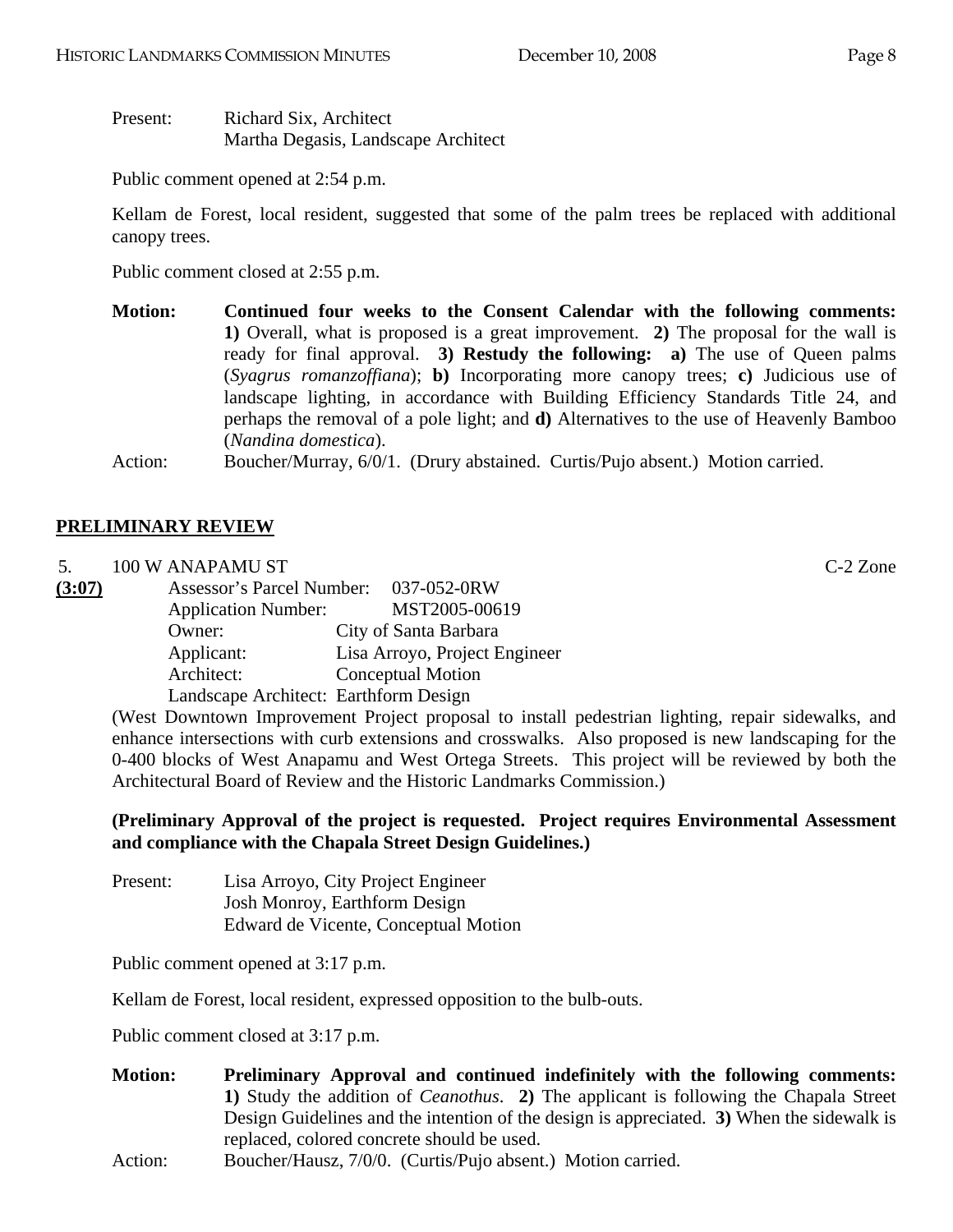# **IN-PROGRESS REVIEW**

| 6.     | 500 NIÑOS DR               |                                                                                                                                                                                                                                                                                | P-R/SD-3 Zone        |
|--------|----------------------------|--------------------------------------------------------------------------------------------------------------------------------------------------------------------------------------------------------------------------------------------------------------------------------|----------------------|
| (3:23) |                            | Assessor's Parcel Number: 017-382-002                                                                                                                                                                                                                                          |                      |
|        | <b>Application Number:</b> | MST2000-00707                                                                                                                                                                                                                                                                  |                      |
|        | Owner:                     | City of Santa Barbara                                                                                                                                                                                                                                                          |                      |
|        | Agent:                     | <b>Rich Block and Cameron Carey</b>                                                                                                                                                                                                                                            |                      |
|        | Architect:                 | David Mendro                                                                                                                                                                                                                                                                   |                      |
|        | <b>Business Name:</b>      | Santa Barbara Zoo                                                                                                                                                                                                                                                              |                      |
|        |                            | $\sim$ 0.0 $\sim$ 0.0 $\sim$ 0.0 $\sim$ 0.0 $\sim$ 0.0 $\sim$ 0.0 $\sim$ 0.0 $\sim$ 0.0 $\sim$ 0.0 $\sim$ 0.0 $\sim$ 0.0 $\sim$ 0.0 $\sim$ 0.0 $\sim$ 0.0 $\sim$ 0.0 $\sim$ 0.0 $\sim$ 0.0 $\sim$ 0.0 $\sim$ 0.0 $\sim$ 0.0 $\sim$ 0.0 $\sim$ 0.0 $\sim$ 0.0 $\sim$ 0.0 $\sim$ | $\sim$ $\sim$ $\sim$ |

(Construction of a proposed 8,805 square foot, one-story Discovery Pavilion building and a 1,408 square foot addition to the existing administrative building. Three existing buildings, totaling 1,868 square feet, and two existing animal holding facilities would be removed. An existing 1,779 square foot building would be remodeled and incorporated into the new building. The project would result in a net increase of approximately 9,190 square feet of building area.)

#### **(In-Progress Review of landscaping, bus stop, and interpretive display board.)**

| Present: | Greg Christman, Architect                 |
|----------|-------------------------------------------|
|          | Derrick Eichelberger, Landscape Architect |
|          | Tyler Salmon, Tyler Group                 |

Public comment opened at 3:36 p.m.

Mary Louise Days, local resident, commented on the interpretive panel and inquired as to whether the City Urban Historian reviewed it. She noted that it should reflect that it is a City-owned property.

Public comment closed at 3:38 p.m.

**Motion: Preliminary Approval of the landscape design and continued indefinitely with the following comments: 1) Bus stop:** positive comments from all Commissioners. **2) Interpretive design: a)** Provide further development study regarding the content, structure, size, universal design application, and readability. **b)** It was suggested that the board be broken up into three separate boards with small spacing between them. **3) Landscaping: a)** It was suggested that riparian plant materials be used as the gateway. **b)** The giant Bird of Paradise (*Strelitzia reginae*) could be moved to soften a building or for screening. **c)** Study the use of California Meadow Sage and Monterey Cypress (*Cupressus macrocarpa*).

Action: Sharpe/Boucher, 7/0/0. (Curtis/Pujo absent.) Motion carried.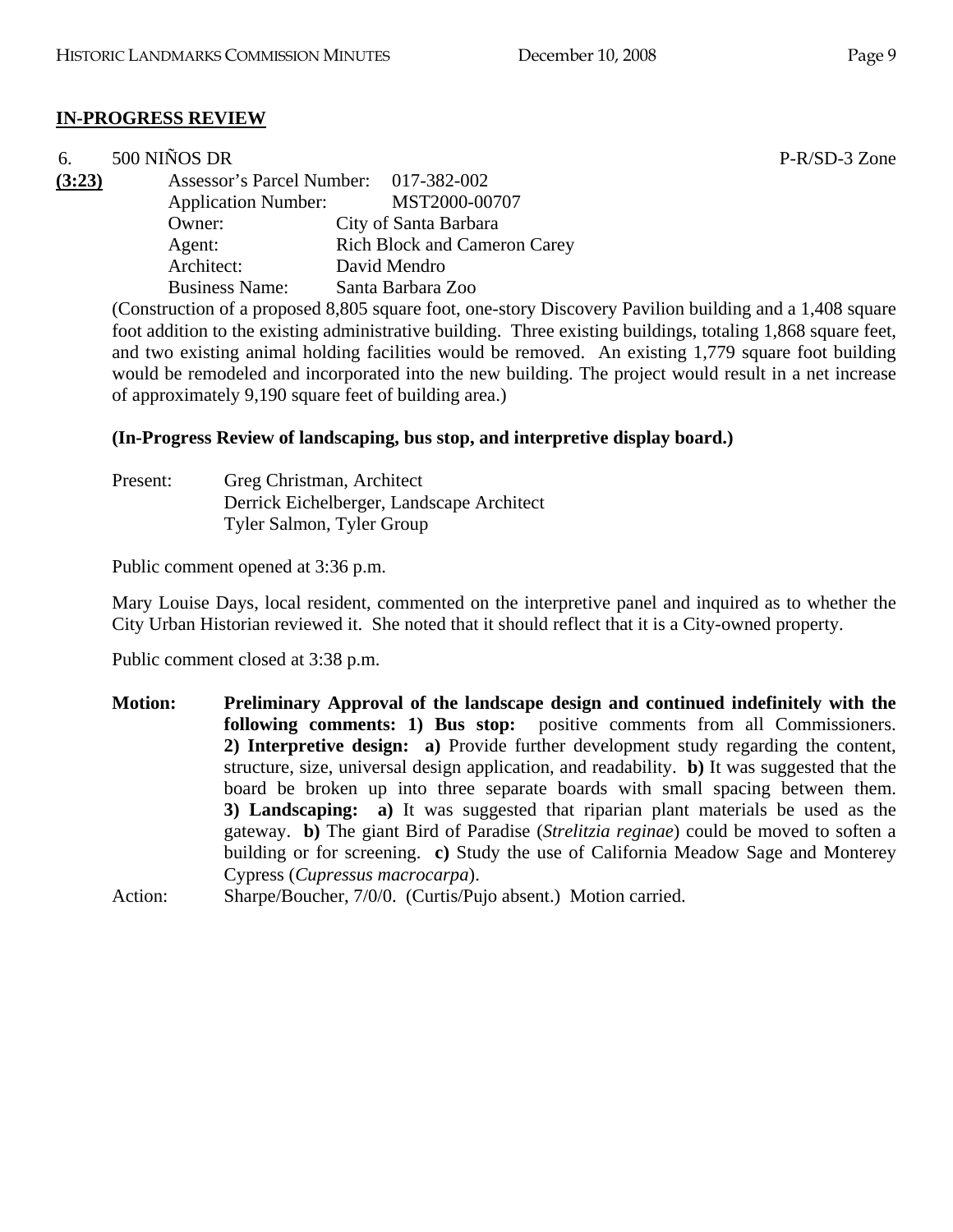## **FINAL REVIEW**

| 7.     | 1900 LASUEN RD                        |                                                |
|--------|---------------------------------------|------------------------------------------------|
| (3:44) | Assessor's Parcel Number: 019-170-022 |                                                |
|        | <b>Application Number:</b>            | MST2007-00296                                  |
|        | Owner:                                | <b>Orient Express Hotels</b>                   |
|        | Applicant:                            | El Encanto, Inc.                               |
|        | Agent:                                | Suzanne Elledge Planning & Permitting Services |
|        | Architect:                            | Henry Lenny                                    |
|        | <b>Business Name:</b>                 | El Encanto Hotel                               |
|        |                                       |                                                |

(The project site has been designated as a Structure of Merit. Proposal to demolish an existing 3,078 square foot cottage (#12 "Overlook") and to construct a new 3,250 net square foot Spanish style cottage at El Encanto Hotel. Regrading and landscaping will also be included in this project.)

**(Final Approval of the project phase is requested. Substantial Conformance Determination granted by Staff on June 9, 2008. Project requires Historic Resource Findings and compliance with Planning Commission Resolutions 057-04 and 037-05.)** 

Present: Alexandra Cole, Architectural Historian Minh Pham, Representing Ownership Heather Miller, Katie O'Reilly-Rogers Kathleen Kennedy, City Associate Planner

Public comment opened at 3:56 p.m.

- 1. Marc Chytilo, Attorney at Law supports determination not to give final approval; there is a lack of accessibility to plans that makes it difficult to compare previous and current proposals; requested before-and-after complete set of plans with adequate time to review; principle concern: issue of piecemealing, revisions of the previously approved elements of the project should be processed as a whole; Cottage 12 should be folded into the revisions that is being considered for environmental review.
- 2. Trevor Martinson, local architect Cottage 12 has already been demolished; the Declaration of Covenants, Conditions and Restrictions proposed on the property needs to be addressed and brought forward into the Initial Study.
- 3. Mary Louise Days, local resident the site plan for the location of Cottage 12 is needed and asked if the Commission approved the demolition of that cottage; requested the result of the Substantial Conformance Determination performed by Staff on June 9, 2008.
- 4. Joanna Von Yurt, neighbor neighbors are pro-growth and would like to see a development that would allow the project to move forward; the Conditional Use Permit should be found and adhered to.
- 5. Elizabeth Leslie, neighbor was not aware that Cottage 12 had already been demolished; would like the utility facility to be moved to an area near where it was historically.

Public comment closed at 4:07 p.m.

 $R - 2/4.0/R - H$  Zone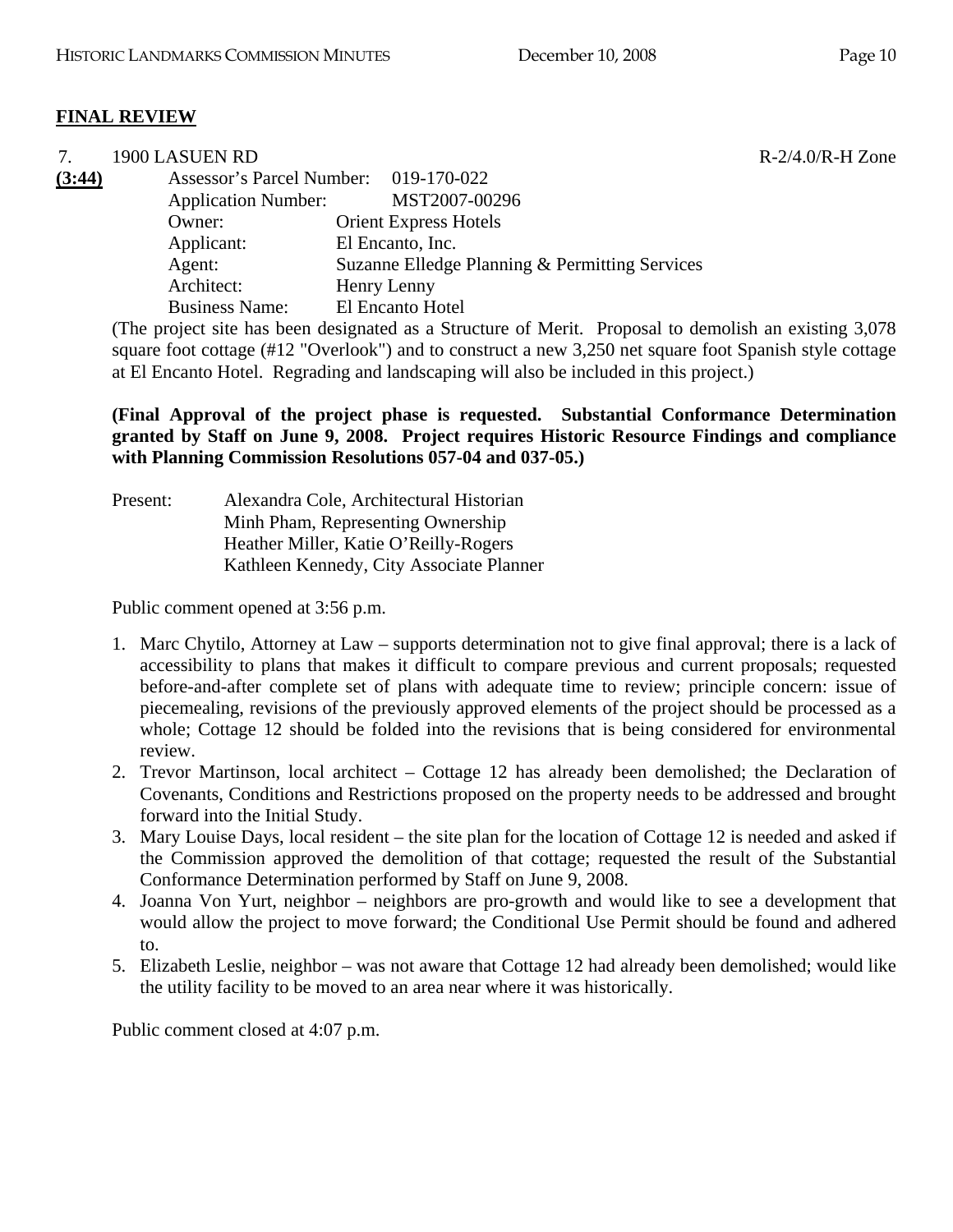- 
- **Motion: Continued indefinitely with the following comments: 1)** There was validity to the accepted strategy that an overall plan would be reviewed and different elements would then be presented in sections. It has since become confusing to differentiate between what was previously approved and the proposed changes. **2) The Commission now requests that, for each future presentation, the following be presented: a)** a complete site plan; **b)** a timeline indicating what has happened in the past, what is being presented, and the intention for the future in order to have a complete context; **c)** and previous plans for comparison to see if there is consistency with what was previously presented. **3)** The architecture presented is not in substantial conformance to what was given preliminary approval by the Commission.

Action: Adams/Sharpe, 7/0/0. (Curtis/Pujo absent.) Motion carried.

## **CONCEPT REVIEW - CONTINUED**

8. 1900 LASUEN RD R-2/4.0/R-H Zone

| (4:26) |                            | Assessor's Parcel Number: 019-170-022          |
|--------|----------------------------|------------------------------------------------|
|        | <b>Application Number:</b> | MST2007-00140                                  |
|        | Owner:                     | <b>Orient Express Hotels</b>                   |
|        | Applicant:                 | El Encanto, Inc.                               |
|        | Agent:                     | Suzanne Elledge Planning & Permitting Services |
|        | Architect:                 | Henry Lenny                                    |
|        | <b>Business Name:</b>      | El Encanto Hotel                               |

(The project site has been designated as a Structure of Merit. Proposal for a revised Master Plan for El Encanto Hotel. The project involves a proposal for a new surface valet parking lot with an operations facility below in the northwest corner, a predominately underground Utility Distribution Facility (Group L) in the northwest corner; a swimming pool with fitness center below (Group E); reapproval of Cottages 27 and 28 (Group N); and, construction of five new cottages (Mission Village) with an underground parking structure below in the northeast corner of the project site (Group M). Phase 1 of the project (MST99-00305) is complete; portions of Phase 2 of the project (previously reviewed under MST2005-00490) including Groups E, L, and N, require Planning Commission approval and are being reviewed with this Phase 3 of the project with Group M, which requires Planning Commission approval as well.)

**(Continued Concept Review of the revised Master Plan. New proposal for minor reconfiguration of the main entry off Alvarado Place, new trash enclosure, new screening gate, new retaining walls, relocation of four parking spaces, and landscaping in the service area adjacent to the Main Building.)** 

Present: Alexandra Cole, Historical Consultant Trish Allen, SEPPS James Jones and Minh Pham, Representing Ownership Kathleen Kennedy, City Associate Planner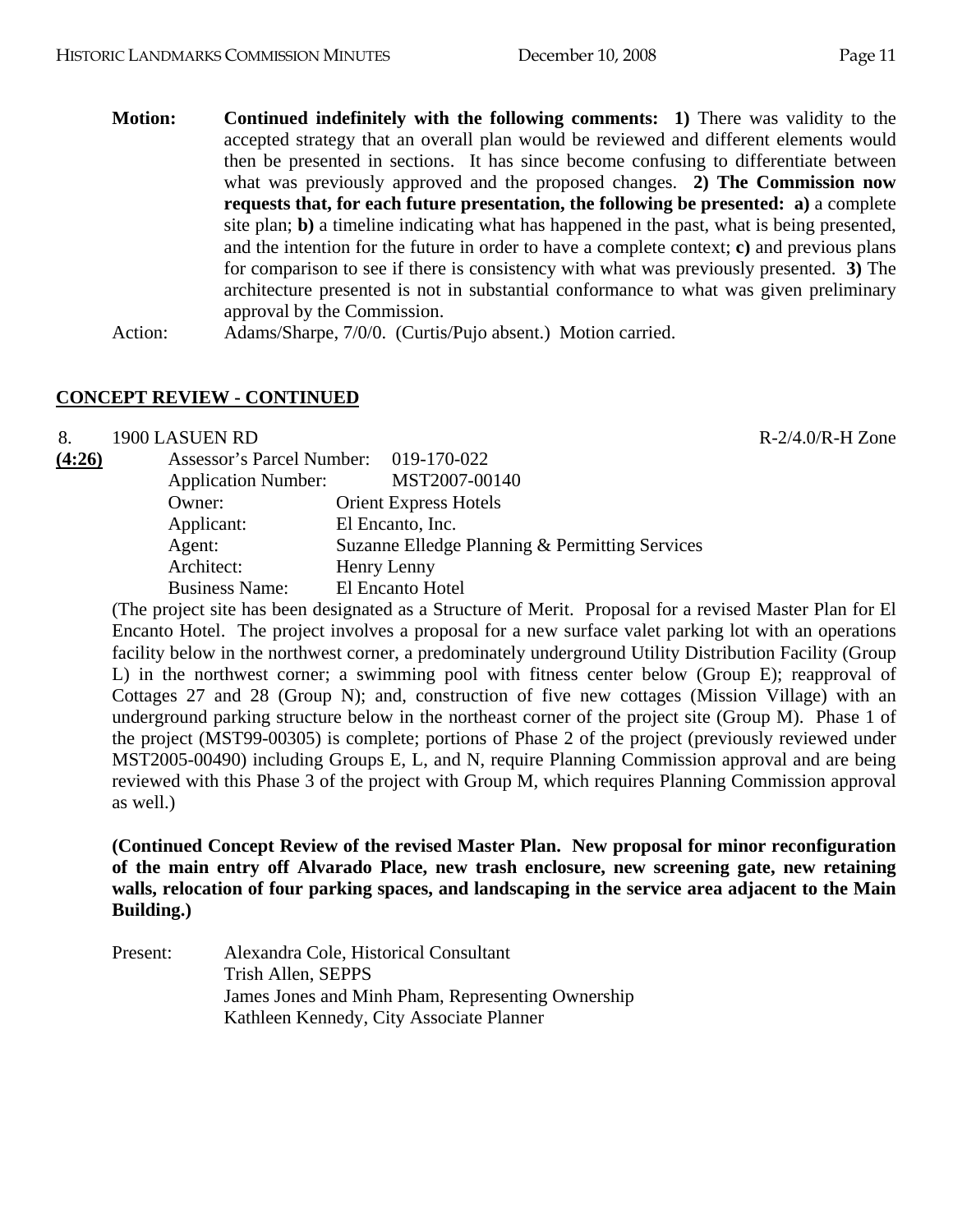Staff comments: Jake Jacobus, Associate Planner/Urban Historian, stated that the revised plan for the Main Entry off of Alvarado Place provides for improved circulation and the addition of a trash enclosure and screening gates. A very small section of the historic sandstone wall will be realigned to provide improved vehicular access from Alvarado Place. No other historic structures will be impacted by this revision. Staff feels that this revision is minor and beneficial and does not require the preparation of an Historic Structure/Site Report.

Public comment opened at 4:40 p.m.

- 1. Joanna Von Yurt, neighbor felt it is important that the entry to the site stay clean and closer to what was there before; the stone walls should not be removed, eight feet seems excessive; the trash enclosure should be completely surrounded in stone to match the walls if it would be visible from the street; wondered where the parking currently found in the northwest corner of the site would be moved to.
- 2. Marc Chytilo, Attorney at Law felt the sandstone walls are of concern; more complete set of plans should be made available with elevations from the street, although pictures are helpful; the experience through the entry is of historical significance and no historical analysis has been made of the entryway itself; a landscape cultural report addressing the northwest portion of the site is needed; concerned about the number of trees being removed, junipers and arbutus could have some significance and may have been part of the historical component; this configuration results in loss of five parking spaces.
- 3. Kellam de Forest, local resident felt there is a need for an overall site plan.
- 4. Ronald Hays, neighbor thought the utility facility would be noisy, unattractive, and neighborhood unfriendly; there should be resolution of the northwest corner issues before an approval is made.
- 5. Trevor Martinson, architect the survey by Joe Waters, which identifies all the buildings on site, including those intruding into the side and frontyard setbacks of the entire site should be included in the Commission's review of the project; employee parking on site is important under the Covenants, Conditions and Restrictions; would like to know what happened to the sign at Alameda Padre Serra and Los Olivos that was part of El Encanto site.

Public comment closed at 4:50 p.m.

- Straw vote: How many Commissioners would agree that a focused Addendum Letter Report should be required for the landscape? 0/7. (All opposed.)
- **Motion: Continued indefinitely to the Planning Commission with the following comments: 1)** There is concern with respect to the strategy of reviewing this project in sections without a complete context to differentiate between what was previously approved and the proposed changes. **2)** The entry is an important element of the entire historical aspect of this building site. Explore alternatives with respect to the entry's narrowness and preserving some feel for the rustic, small-scaled aspect of this entry. **3)** The preservation of two Eucalyptus trees is appreciated. **4)** The plant palette should follow droughttolerant conservation guidelines. Explore other options such as a Coast Live Oak (*Quercus agrifolia*). **5)** Reinvestigate the bed planting in the entry. **6)** The relocation of the employee parking is of concern as it affects other aspects of the proposed plan. **7)** The north wall trash closure should be sandstone.
- Action: Boucher/Hausz, 7/0/0. (Curtis/Pujo absent.) Motion carried.

## **\*\* THE COMMISSION RECESSED FROM 5:14 P.M. TO 5:17 P.M. \*\***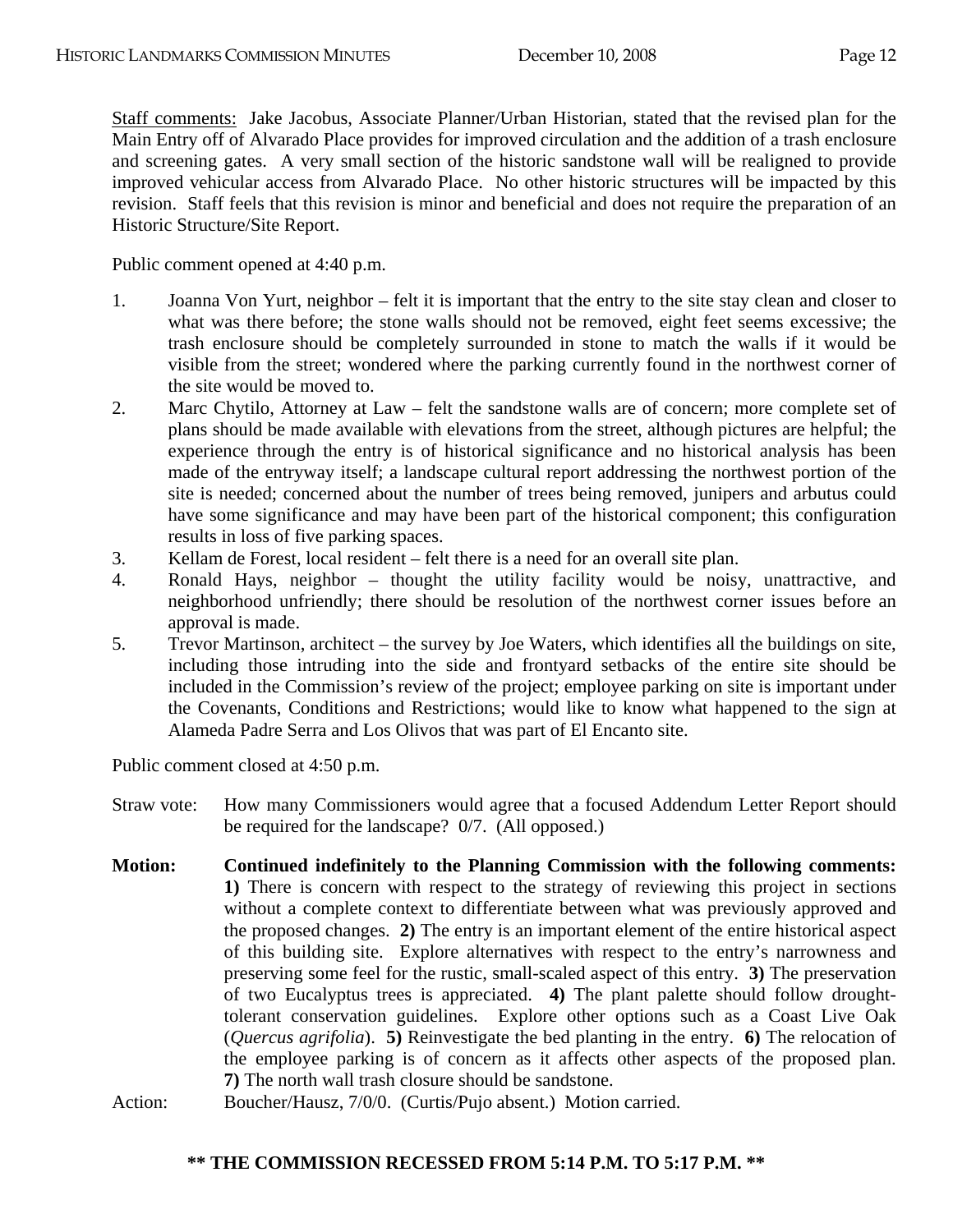## **CONCEPT REVIEW - CONTINUED**

| 9.     | 426 STATE ST                                                                                          | C-M Zone                                                                                                |  |
|--------|-------------------------------------------------------------------------------------------------------|---------------------------------------------------------------------------------------------------------|--|
| (5:17) | Assessor's Parcel Number: 037-212-003                                                                 |                                                                                                         |  |
|        | <b>Application Number:</b>                                                                            | MST2008-00347                                                                                           |  |
|        | Owner:                                                                                                | Ray Mahboob                                                                                             |  |
|        | Architect:                                                                                            | Henry Lenny                                                                                             |  |
|        |                                                                                                       | (Proposal to demolish the asphalt paving in an existing 16,000 square foot parking lot and <i>paseo</i> |  |
|        | walkway and repave it with brick and add new landscaping features. The existing 28-space parking lot, |                                                                                                         |  |
|        |                                                                                                       | which provides parking for the building at 424 State Street, will be reduced by 18 spaces, thereby      |  |
|        | providing 14 parking spaces.)                                                                         |                                                                                                         |  |

## **(Fourth Concept Review.)**

Present: Henry Lenny, Architect

| <b>Motion:</b> | Continued indefinitely to allow the applicant to provide complete details. |
|----------------|----------------------------------------------------------------------------|
| Action:        | Boucher/Sharpe, 7/0/0. (Curtis/Pujo absent.) Motion carried.               |

## **CONCEPT REVIEW - NEW**

| 10.    | 424 STATE ST                          |                                                                                    | C-M Zone |
|--------|---------------------------------------|------------------------------------------------------------------------------------|----------|
| (5:25) | Assessor's Parcel Number: 037-212-025 |                                                                                    |          |
|        | <b>Application Number:</b>            | MST2008-00346                                                                      |          |
|        | Owner:                                | Ray Mahboob                                                                        |          |
|        | Architect:                            | Henry Lenny Design Studio                                                          |          |
|        |                                       | (Proposal for demolition, redesign, and reconstruction of an existing storefront.) |          |

#### **(Action may be taken if sufficient information is provided.)**

Present: Henry Lenny, Architect

Public comment opened at 5:33 p.m. and, as no one wished to speak, it was closed.

**Motion: Final Approval and continued four weeks to the Consent Calendar for complete details to be provided.** 

Action: Adams/Sharpe, 6/1/0. (Naylor opposed because the plans are not fully detailed. Curtis/Pujo absent.) Motion carried.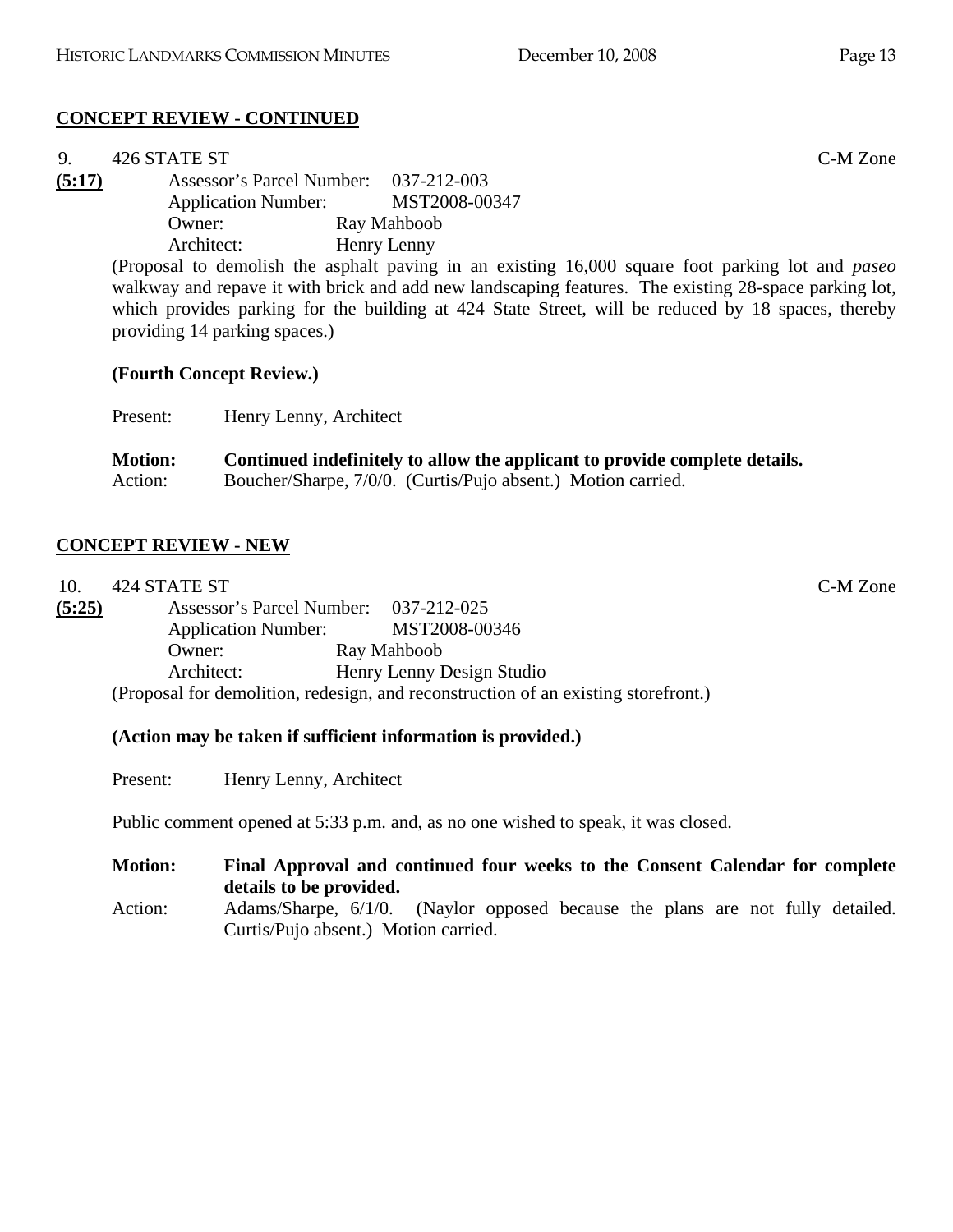# **CONSENT CALENDAR**

## **CONTINUED ITEM**

## A. 1007 SANTA BARBARA ST C-2 Zone

 Assessor's Parcel Number: 029-211-010 Application Number: MST2008-00503 Architect: James Macari

(Proposal to permit as-built repairs to an existing staircase, exterior water heater enclosure, exterior wood storage cabinets, and replacement of two greenhouse window structures. Also proposed is to permit the construction of a rear deck on a mixed-use building. This will abate enforcement case ENF2008-00359.)

**(Second Concept Review.)** 

**Final Approval as submitted.** 

# **CONTINUED ITEM**

## B. 1114 STATE ST C-2 Zone

| Assessor's Parcel Number: 039-232-009 |                                  |
|---------------------------------------|----------------------------------|
| <b>Application Number:</b>            | MST2008-00504                    |
| Owner:                                | La Arcada Investment Corporation |
| Architect:                            | W.S. Jones Architecture          |
| <b>Business Name:</b>                 | Stateside                        |

(This structure is on the City's List of Potential Historic Resources: "La Arcada Court." Proposal to permit existing outdoor dining amenities including tables, chairs, wall mounted heaters and stereo speakers, pole heaters, umbrellas, lounge furniture, and two, wall-mounted canvas awning structures in the patio area of La Arcada Plaza. This will abate ENF2007-01084.)

# **(Second Concept Review.)**

**Continued six weeks to January 21, 2009, for continued review of lounge furniture, portable and wall heaters, and speakers. Tables, chairs, umbrellas, and three existing awning structures were acceptable.** 

# **FINAL REVIEW**

C. 732 STATE ST C-2 Zone

 Assessor's Parcel Number: 037-092-027 Application Number: MST2008-00491 Applicant: DGB America Business Name: The Area

(Proposal for "as-built" exterior paint color change on building and on tile apron at the front facade of a commercial building. Also proposed are two new window awnings. This will abate ENF2008-01252.)

# **(Final Approval of the project is requested.)**

**Final Approval as submitted.**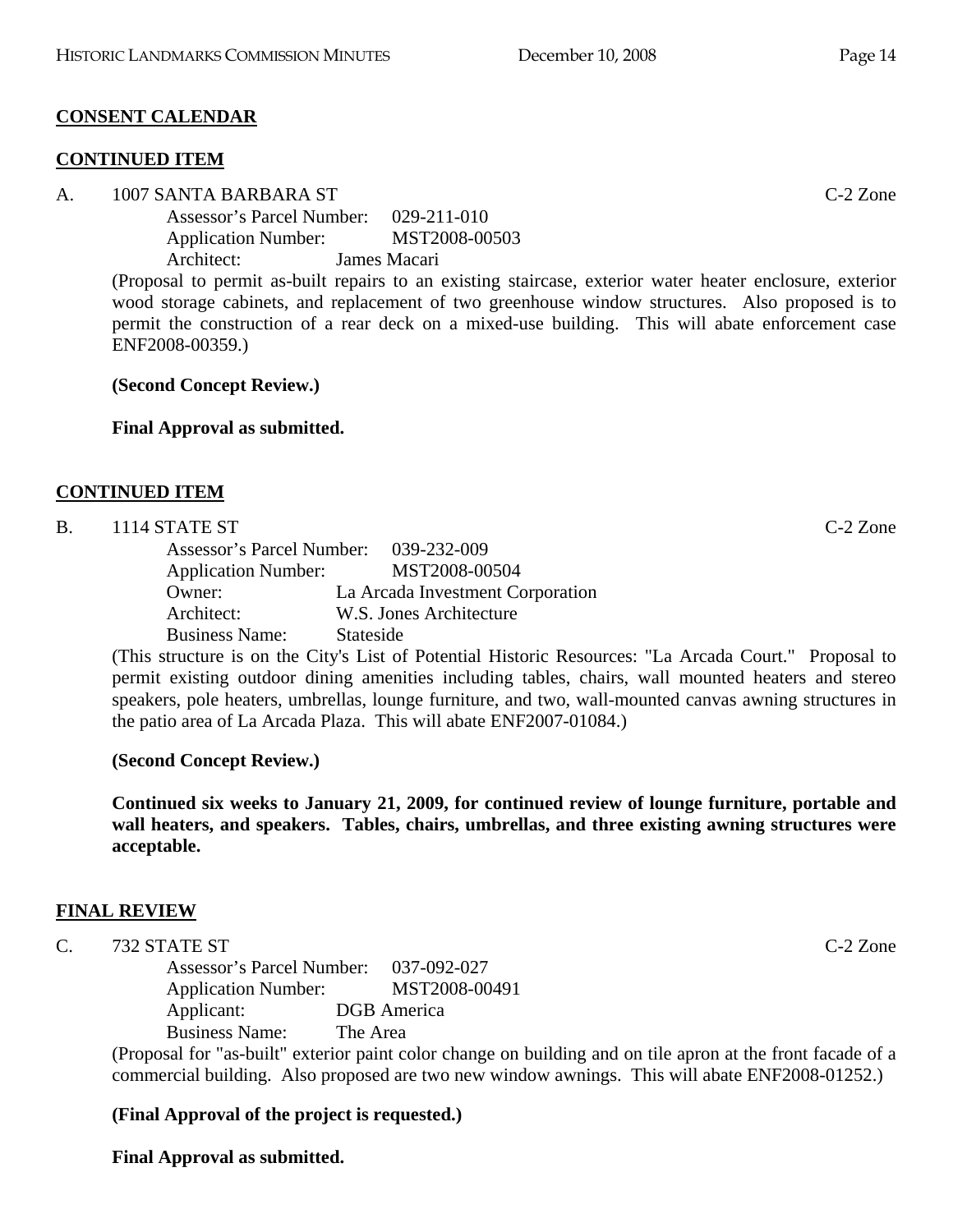## **NEW ITEM**

| D. | 801 CHAPALA ST                                                                                                                                                     |                                 | $C-2$ Zone |
|----|--------------------------------------------------------------------------------------------------------------------------------------------------------------------|---------------------------------|------------|
|    | Assessor's Parcel Number: 037-042-025                                                                                                                              |                                 |            |
|    | <b>Application Number:</b>                                                                                                                                         | MST2008-00531                   |            |
|    | Applicant:                                                                                                                                                         | Signtech Electrical Advertising |            |
|    | <b>Business Name:</b>                                                                                                                                              | <b>Bank of America</b>          |            |
|    | (Proposal to change the fabric on seven existing awnings to a burgundy color. New signage will be<br>reviewed by the Sign Committee under a separate application.) |                                 |            |
|    |                                                                                                                                                                    |                                 |            |

#### **Final Approval as submitted.**

#### **FINAL REVIEW**

E. 1727 PROSPECT AVE R-2 Zone

 Assessor's Parcel Number: 027-142-004 Application Number: MST2008-00517 Applicant: Eric Swenumson

(This structure is eligible for Structure of Merit designation. Proposal to replace the existing exterior wood siding on the main residence with Hardi-shingle, replace existing windows in the same-sized openings and configuration, and add a pair of double columns at the front porch. Also proposed is to add 152 square feet to an existing rear balcony and new stairs leading to the backyard.)

## **(Final Approval of the project is requested.)**

**Final Approval as submitted.** 

## **NEW ITEM**

| F. | 303 W CARRILLO ST                                                      | C-2 Zone |
|----|------------------------------------------------------------------------|----------|
|    | Assessor's Parcel Number: 039-302-008                                  |          |
|    | MST2008-00547<br><b>Application Number:</b>                            |          |
|    | <b>Apex Imaging Services</b><br>Applicant:                             |          |
|    | Conoco Philips 76 Service Station<br><b>Business Name:</b>             |          |
|    | (Proposal to repaint the exterior of an existing commercial building.) |          |

**Continued four weeks to January 7, 2009, with the following comments: 1)** Building should be "Pueblo Tan" all the way down to a "Santa Fe Brown" wainscot. **2)** No stripes, no red, and no gray.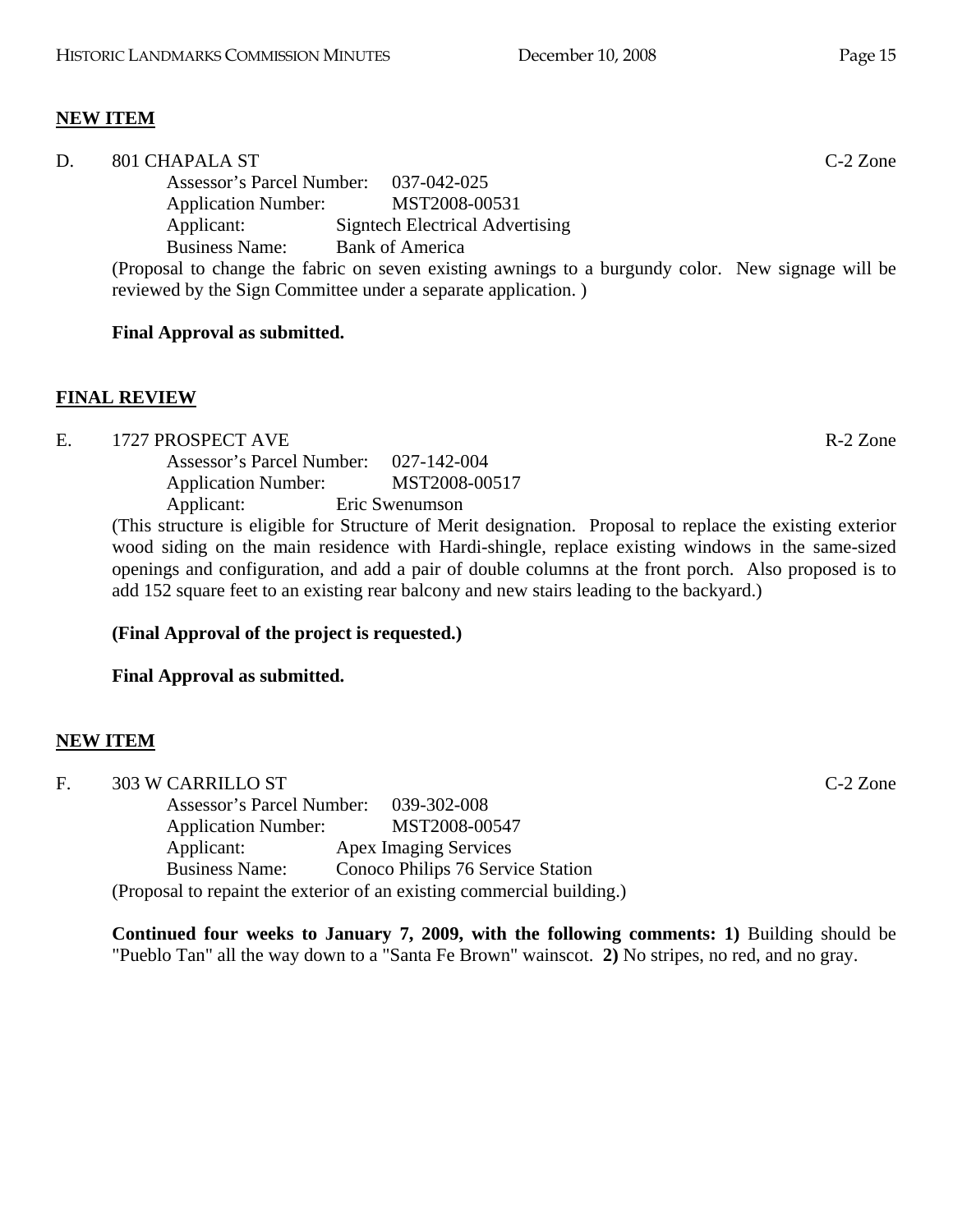## **NEW ITEM**

| G. | 1330 STATE ST                                                                                        |                          | $C-2$ Zone |
|----|------------------------------------------------------------------------------------------------------|--------------------------|------------|
|    | Assessor's Parcel Number: 039-132-001                                                                |                          |            |
|    | <b>Application Number:</b>                                                                           | MST2008-00553            |            |
|    | Owner:                                                                                               | <b>Hutton Foundation</b> |            |
|    | Agent:                                                                                               | Doug Reeves              |            |
|    | (Proposal to install new fire sprinkler system on an existing commercial building including exterior |                          |            |
|    | control valves.)                                                                                     |                          |            |

#### **Final Approval as submitted.**

#### **NEW ITEM**

H. 742 STATE ST C-2 Zone

 Assessor's Parcel Number: 037-092-001 Application Number: MST2008-00564 Architect: Craig Blume Business Name: Pinkberry

(This structure is on the City's List of Potential Historic Resources: "La Placita Building." Proposal to add a new window and modify an existing wrought iron patio gate and fence on the front elevation of an existing retail building.)

## **Final Approval as submitted.**

## **FINAL REVIEW**

I. 15-17 W CARRILLO C-2 Zone Assessor's Parcel Number: 039-321-004 Application Number: MST2008-00426 Architect: Cearnal Andrulaitis (This is a Structure of Merit: "15 W. Carrillo St. Building." Proposal to construct a new exit stair, door, and landing at the rear of a two-story commercial building.)

#### **(Final Approval of landscape plan is requested.)**

#### **Final Approval as submitted.**